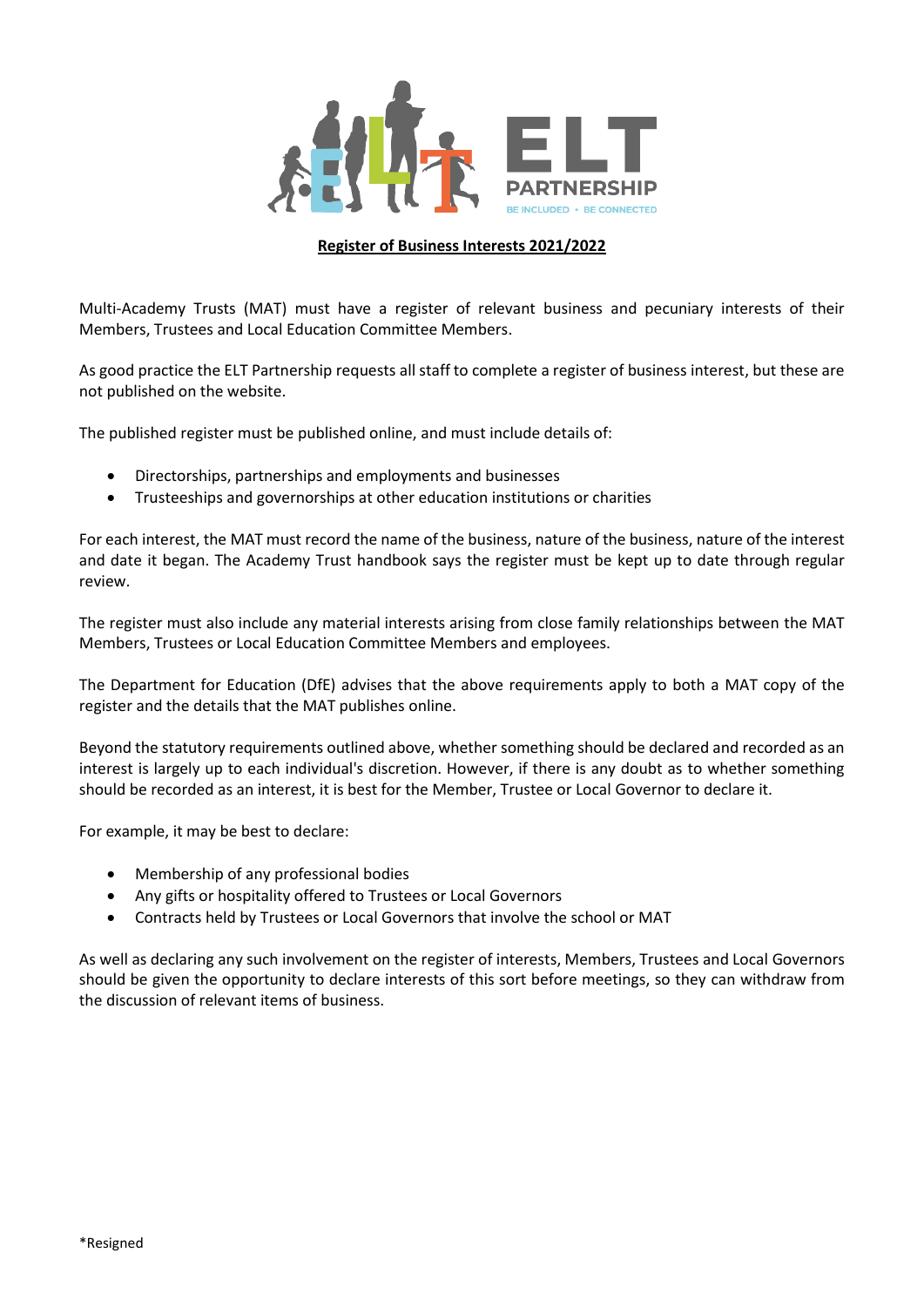## **ELT Partnership Governance 2021/2022**

|           | Name      | Member             | Trustee            | Bowes Primary School<br>LEC | Carterhatch Junior<br>School LEC | Chesterfield Primary<br>School LEC | Delta Primary School<br>LEC | Fern House School LEC | Grange Park Primary<br>School LEC | Hazelbury Primary<br>School LEC |
|-----------|-----------|--------------------|--------------------|-----------------------------|----------------------------------|------------------------------------|-----------------------------|-----------------------|-----------------------------------|---------------------------------|
| Andrew    | Nicholas  | $\pmb{\mathsf{x}}$ |                    |                             |                                  |                                    |                             |                       |                                   |                                 |
| Anthony   | Wilde     | $\pmb{\mathsf{x}}$ |                    |                             |                                  |                                    |                             |                       |                                   |                                 |
| Margaret  | McAlpine  | $\pmb{\mathsf{x}}$ |                    |                             |                                  |                                    |                             |                       |                                   |                                 |
| Paul      | Morrall   | $\pmb{\mathsf{X}}$ |                    |                             |                                  |                                    |                             |                       |                                   |                                 |
| Tom       | Sheldon   | $\pmb{\mathsf{X}}$ |                    |                             |                                  |                                    |                             |                       |                                   |                                 |
| Alex      | Monk      |                    | $\pmb{\mathsf{x}}$ |                             | $\pmb{\mathsf{X}}$               |                                    |                             |                       |                                   |                                 |
| John      | West      |                    | $\pmb{\mathsf{x}}$ |                             |                                  |                                    |                             |                       |                                   |                                 |
| Julie     | Rayson    |                    | $\pmb{\mathsf{x}}$ |                             |                                  |                                    |                             |                       | $\pmb{\mathsf{x}}$                |                                 |
| Karen     | Mautner   |                    | $\pmb{\mathsf{x}}$ |                             |                                  |                                    |                             |                       |                                   |                                 |
| Keith     | Carrano   |                    | $\pmb{\mathsf{x}}$ |                             |                                  |                                    |                             |                       |                                   | $\pmb{\mathsf{X}}$              |
| *Sarah    | Turner    |                    | $\pmb{\mathsf{x}}$ | $\pmb{\mathsf{X}}$          | $\pmb{\mathsf{X}}$               | $\pmb{\mathsf{X}}$                 | $\pmb{\mathsf{x}}$          | $\pmb{\mathsf{x}}$    | $\pmb{\mathsf{X}}$                | $\pmb{\mathsf{x}}$              |
| Androulla | Nicou     |                    | $\pmb{\mathsf{x}}$ | $\pmb{\mathsf{X}}$          | $\boldsymbol{\mathsf{x}}$        | $\pmb{\mathsf{x}}$                 | $\pmb{\mathsf{X}}$          | $\pmb{\mathsf{X}}$    | $\pmb{\mathsf{x}}$                | $\pmb{\mathsf{x}}$              |
| Stephen   | Way       |                    | $\pmb{\mathsf{X}}$ |                             |                                  |                                    |                             |                       |                                   |                                 |
| Vin       | McInerney |                    | $\pmb{\mathsf{x}}$ |                             |                                  |                                    |                             |                       |                                   |                                 |
| Effie     | Demetriou |                    |                    | $\pmb{\mathsf{X}}$          |                                  |                                    |                             |                       |                                   |                                 |
| Disa      | Witkowska |                    |                    | $\pmb{\mathsf{X}}$          |                                  |                                    |                             |                       |                                   |                                 |
| Linda     | Adderley  |                    |                    | $\pmb{\mathsf{X}}$          |                                  |                                    |                             |                       |                                   |                                 |
| Miranda   | Thompson  |                    |                    | $\pmb{\mathsf{x}}$          |                                  |                                    |                             |                       |                                   |                                 |
| Rachel    | Rees      |                    |                    | $\pmb{\mathsf{X}}$          |                                  |                                    |                             |                       |                                   |                                 |
| Yaron     | Dan-Gur   |                    |                    | $\pmb{\mathsf{X}}$          |                                  |                                    |                             |                       |                                   |                                 |
| *Dayo     | Olusesi   |                    |                    |                             | $\pmb{\mathsf{X}}$               |                                    |                             |                       |                                   |                                 |
| Helen     | McGovern  |                    |                    |                             | $\pmb{\mathsf{X}}$               |                                    |                             |                       |                                   |                                 |
| Lynda     | Hannaford |                    |                    |                             | $\pmb{\mathsf{X}}$               |                                    |                             |                       |                                   |                                 |
| Shelia    | Asare     |                    |                    |                             | $\pmb{\mathsf{x}}$               |                                    |                             |                       |                                   |                                 |
| Cristina  | Jordan    |                    |                    |                             |                                  | X                                  |                             |                       |                                   |                                 |
| David     | Backhouse |                    |                    |                             |                                  | X                                  | X                           | $\pmb{\mathsf{X}}$    |                                   |                                 |
| Janet     | Cullen    |                    |                    |                             |                                  | $\pmb{\mathsf{X}}$                 |                             |                       |                                   |                                 |
| Jonathan  | Simms     |                    |                    |                             |                                  | X                                  |                             |                       |                                   |                                 |
| Matthew   | Miller    |                    |                    |                             |                                  | X                                  |                             | $\boldsymbol{X}$      |                                   |                                 |
| Zoe       | Hussain   |                    |                    |                             |                                  | $\pmb{\mathsf{x}}$                 |                             | $\pmb{\mathsf{x}}$    |                                   |                                 |
| Charles   | Ajonina   |                    |                    |                             |                                  | $\pmb{\mathsf{X}}$                 |                             |                       |                                   |                                 |
| Ayeda     | Zuba      |                    |                    |                             |                                  |                                    | $\boldsymbol{\mathsf{X}}$   |                       |                                   |                                 |
| Karen     | Albert    |                    |                    |                             |                                  |                                    | X                           |                       |                                   |                                 |
| Kate      | Stevens   |                    |                    |                             |                                  |                                    | $\pmb{\mathsf{X}}$          |                       |                                   |                                 |
| Nadeem    | Bang      |                    |                    |                             |                                  |                                    | $\pmb{\mathsf{X}}$          |                       |                                   |                                 |
| Andrea    | Cassius   |                    |                    |                             |                                  |                                    |                             | $\pmb{\mathsf{X}}$    |                                   |                                 |
| Joe       | Shefer    |                    |                    |                             |                                  |                                    |                             | $\pmb{\mathsf{x}}$    |                                   |                                 |
| John      | Puddefoot |                    |                    |                             |                                  |                                    |                             | X                     |                                   |                                 |
| Jonathan  | Simms     |                    |                    |                             |                                  |                                    |                             | X                     |                                   |                                 |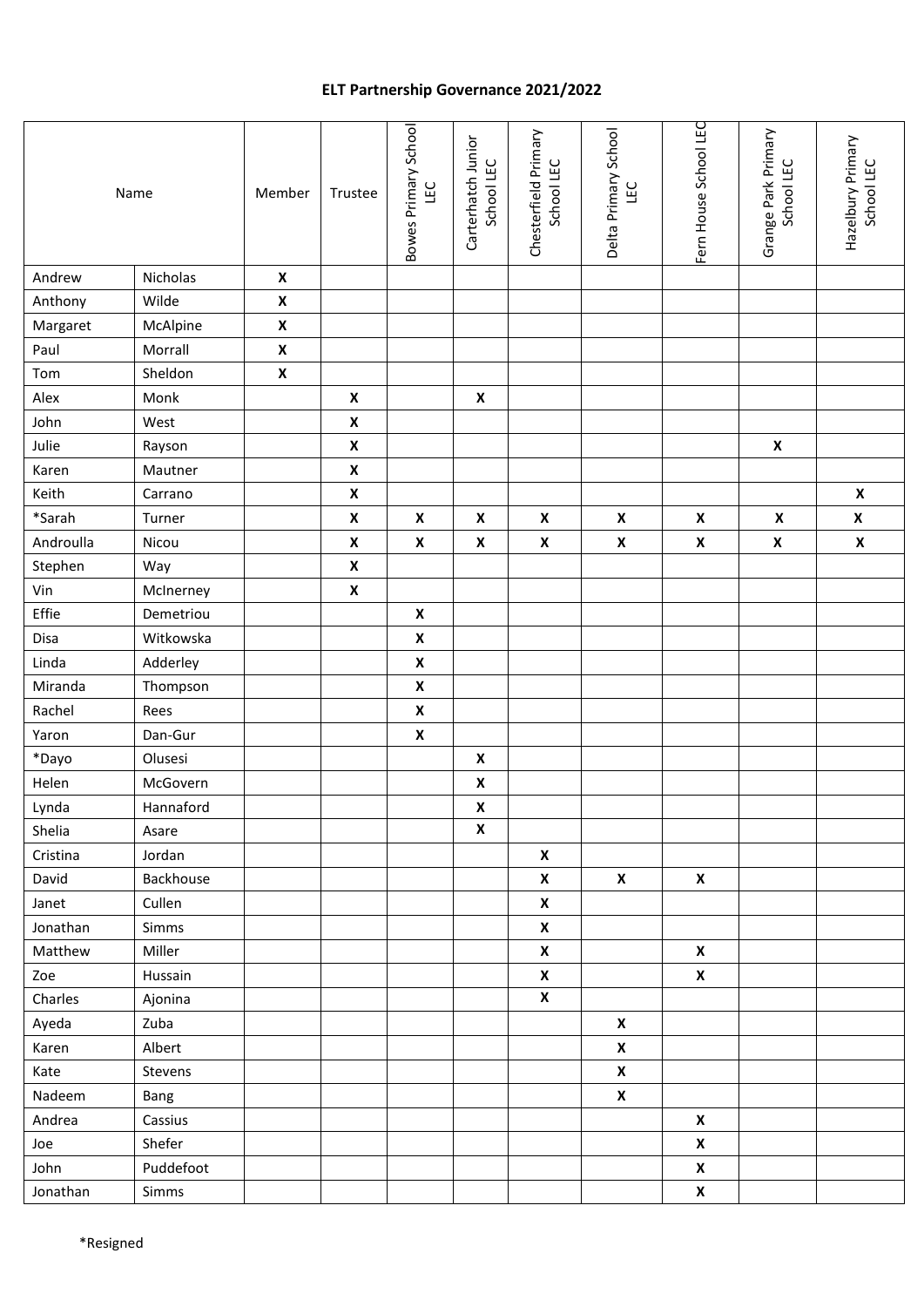| Nick      | Finney       |  |  |  | $\pmb{\mathsf{X}}$ |                    |                    |
|-----------|--------------|--|--|--|--------------------|--------------------|--------------------|
| Chantelle | Williams     |  |  |  |                    | $\pmb{\mathsf{x}}$ |                    |
| Helen     | Kakouris     |  |  |  |                    | X                  |                    |
| Julie     | Rayson       |  |  |  |                    | X                  |                    |
| Susan     | Denney       |  |  |  |                    | $\pmb{\mathsf{x}}$ |                    |
| Michela   | <b>Bruno</b> |  |  |  |                    | $\pmb{\mathsf{x}}$ |                    |
| Ozan      | Suleyman     |  |  |  |                    | X                  |                    |
| Tijen     | Hassan       |  |  |  |                    | $\pmb{\mathsf{x}}$ |                    |
| Aramide   | Ogunjobi     |  |  |  |                    |                    | $\pmb{\mathsf{x}}$ |
| Daniel    | Alldis       |  |  |  |                    |                    | X                  |
| *Helen    | Brown        |  |  |  |                    |                    | $\pmb{\mathsf{x}}$ |
| Henisha   | Jhagur       |  |  |  |                    |                    | X                  |
| Laura     | Pearce       |  |  |  |                    |                    | X                  |
| Louiza    | Loizides     |  |  |  |                    |                    | X                  |
| Maria     | Karamanidou  |  |  |  |                    |                    | X                  |
| Melanie   | Bowman       |  |  |  |                    |                    | X                  |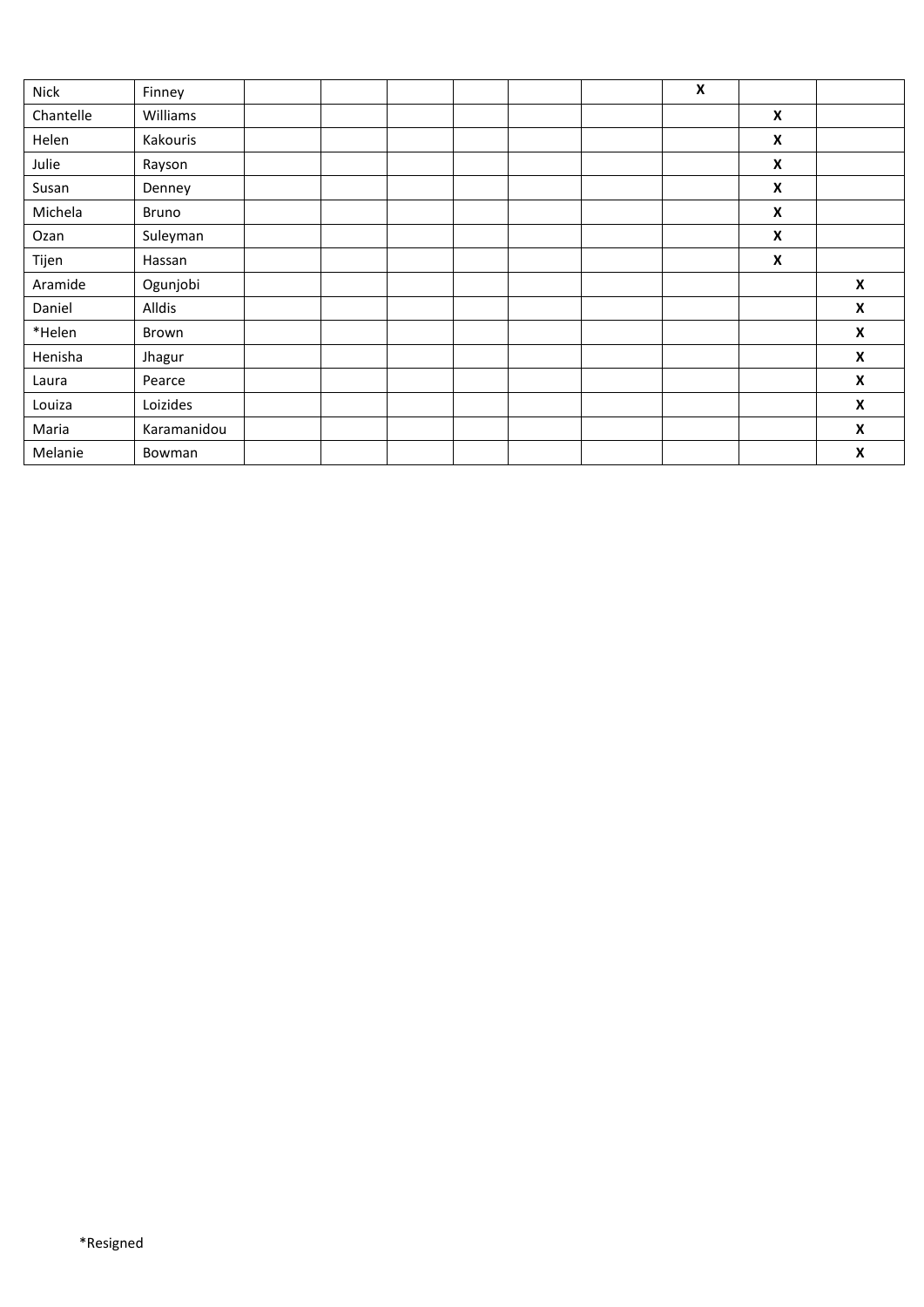## ELT Partnership

Term of Office for each category is 4 years unless otherwise indicated below:

| Name            | Category             | Interests                                      | Relationships | Date when interest |
|-----------------|----------------------|------------------------------------------------|---------------|--------------------|
|                 |                      |                                                |               | began              |
| Andrew Nicholas | Member               | Nicholas Holdings Ltd                          |               | Mar 1986           |
|                 |                      |                                                |               |                    |
|                 |                      | A.C.Nicholas Ltd                               |               | Mar 1986           |
|                 |                      | Fyfield Investments Ltd                        |               | 1991               |
|                 |                      |                                                |               |                    |
|                 |                      | Equal Crown Ltd                                |               | 1991               |
|                 |                      |                                                |               |                    |
|                 |                      | Nicon Developments Ltd                         |               | 2009               |
|                 |                      | A.C.Nicholas Properties LLP                    |               | 2009               |
|                 |                      |                                                |               |                    |
|                 |                      | Kingsmead School                               |               | 2010               |
|                 |                      |                                                |               |                    |
|                 |                      | Hatfield House Tennis Club                     |               | 2017               |
| Anthony Wilde   | Member               | Ivy Trust, Member                              |               | Sep 2016           |
| Paul Morrall    | Member               | <b>Executive Director of</b>                   |               | 1995               |
|                 |                      | Education, Chicken Shed                        |               |                    |
|                 |                      | Theatre Company                                |               |                    |
|                 |                      |                                                | Daughter      | 2017               |
| Alex Monk       | Trustee              | Fern House School<br>LGB Member Ark John Keats |               | Oct 2013           |
| John West       | Trustee, Chair       | The Enfield Society                            |               | Sep 2014           |
| Karen Mautner   | Trustee              | Old Oak Motor Co Ltd                           |               | Sep 1987           |
|                 |                      |                                                |               |                    |
|                 |                      | Old Oak Motor Group Ltd                        |               | Sep 1987           |
|                 |                      |                                                |               |                    |
|                 |                      | Palmers Green Craft & Glasses                  |               | Nov 2019           |
|                 |                      | <b>CIC</b>                                     |               |                    |
| Keith Carrano   | Trustee              | Chair of Governors, Garfield                   |               | Nov 2013           |
|                 |                      | School                                         |               |                    |
|                 |                      |                                                |               |                    |
|                 |                      | Vice Chair of Governors,                       |               | Sept 2001          |
|                 |                      | <b>Highlands School</b>                        |               |                    |
|                 |                      | Chair of Governors, Enfield                    |               | Apr 2019           |
|                 |                      | County School                                  |               |                    |
|                 |                      |                                                |               |                    |
|                 |                      | <b>Carrano Real Estates</b>                    |               | Nov 2019           |
|                 |                      |                                                |               |                    |
|                 |                      | Sbayleys Investment Ltd                        |               | Sept 2016          |
|                 |                      |                                                |               |                    |
|                 |                      | Sbayley Services Ltd                           |               | Sept 2016          |
|                 |                      | Highlands Charitable Trust                     |               | 2008               |
| *Sarah Turner   | ELT Partnership, CEO | Fern House School                              | Daughter      | Sep 2015           |
| Androulla Nicou | ELT Partnership, CEO | Middlesex Learning Trust                       | Trustee       | January 2022       |
|                 |                      |                                                |               |                    |